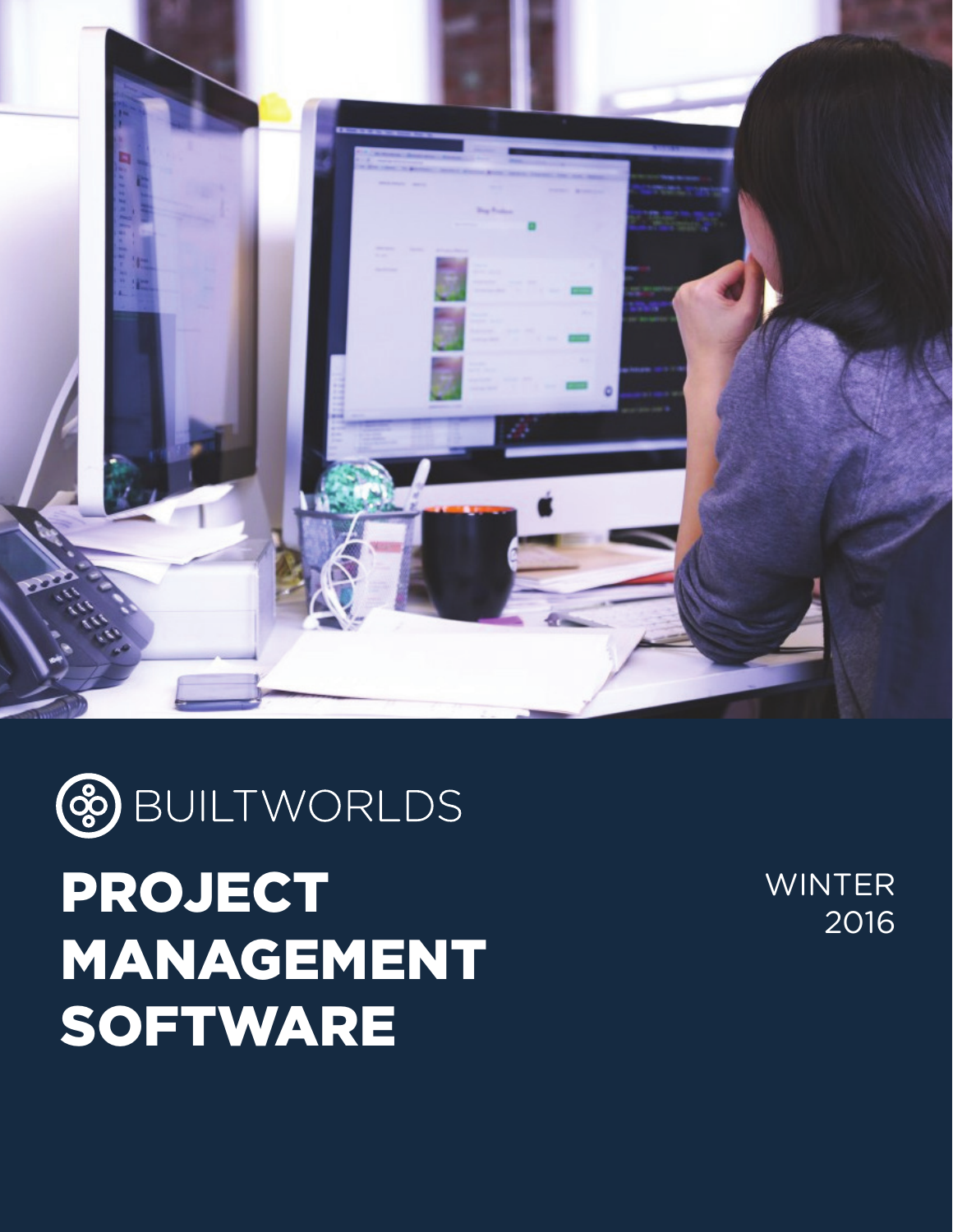## INTRODUCTION TO PROJECT MANAGEMENT **SOFTWARE**

The construction industry has long been dependent on paper and procedure. Workers on site and in the office spend hours each week filling out and sorting paperwork for a single project. Tracking these can be difficult, and often, problems arise due to lost or misfiled documents. Piecing together a paper trail can be difficult, if not impossible, and results in confusion, frustration, and lack of accountability in the workplace.

Enter project management (PM) software. These tools are moving the paper documentation process online and creating a more streamlined and efficient workflow. Delays due to processing are reduced, as all parties have instant access to all documentation. Additionally, accountability is greatly enhanced as the paper trail is easy to follow and review.

Although there are many different PM software options available, they all share two fundamental benefits. First, they greatly enhance collaboration because all of the parties involved in a particular project share a single platform to communicate; time to complete a project is shortened and costs are controlled. Second, because documentation is organized and easily accessible, executives can manage risk more effectively.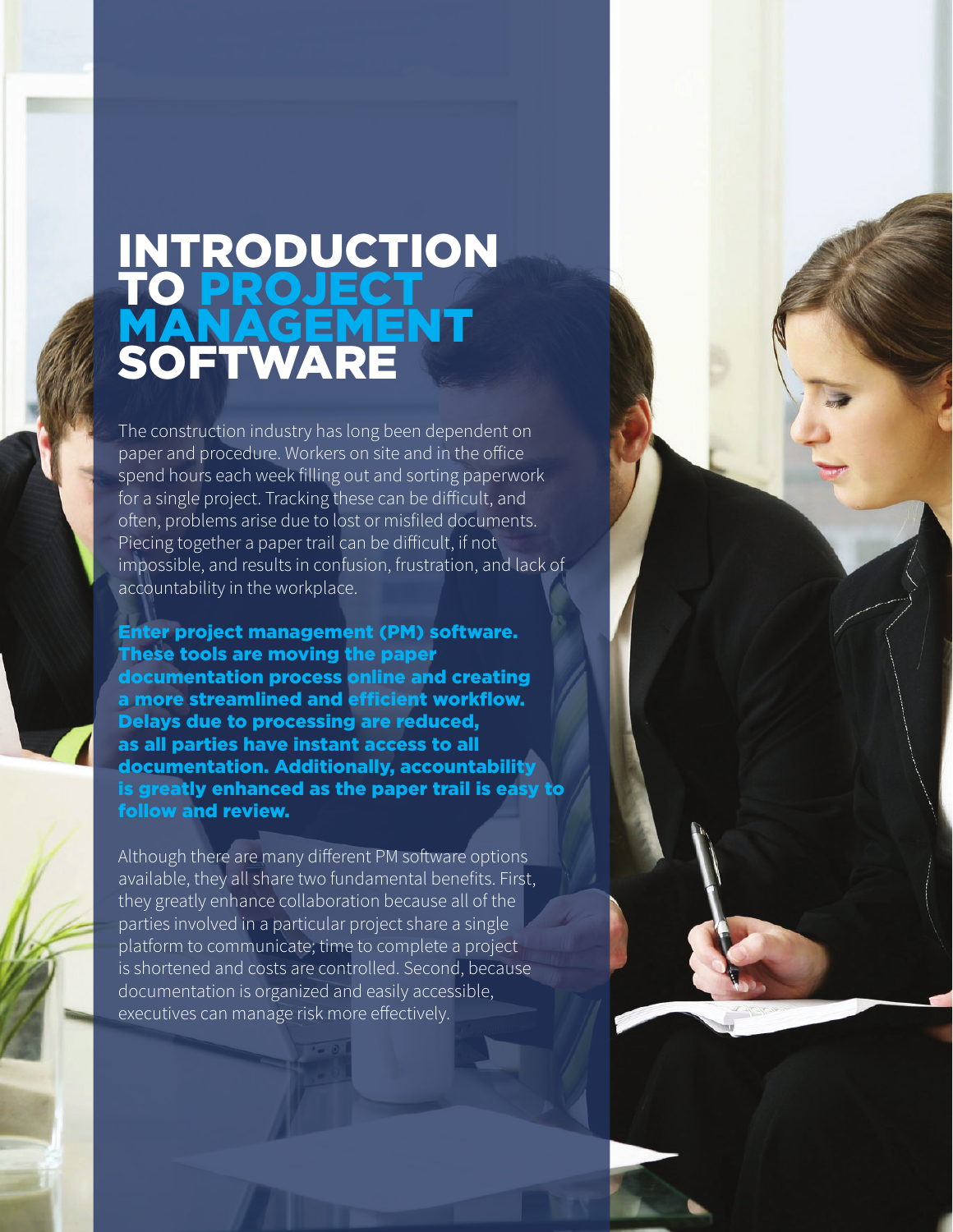FEATURED PRODUCTS



PENTA's software is mostly targeted toward labor-intensive specialty contractors. They offer a large integrated software solutions framework with many different capabilities and features, with the ultimate goal to manage risk more effectively through efficiently collecting information from the field and sharing it with the rest of the team. PENTA tracks all aspects of projects, which starts with importing the base line budget from a client's estimating system.

PENTA's ability to manage risk — especially for contractors on jobs where labor is a significant cost lever — is a major benefit of the software, according to Tom Simson, Director of Product Consulting at PENTA. "A mechanical contractor with multiple crews on new construction or renovation projects or an industrial contactor with large crews performing shut down or turnaround jobs at power plants or refineries" are just some of the types of clients that benefit from PENTA's technology, Simson says. "Knowing on a daily basis, or even by shift, whether your crews are meeting productivity targets is critical," he says.

One of PENTA's key features is its job costing management capability. Through the software, you can manage the margin and the change in margin based on the real-time and projected costs of the project. When managing multiple projects, the software allows you to view those with the greatest margin of loss, allowing you to hone your focus.

PENTA also offers forecasting capabilities. "Project forecasting capabilities enable early indication of cost overruns that could negatively impact the planned margin allowing corrective action to resolve issues," Simson says. This is done through "monitoring labor productivity targets against actual productivity rates and managing against margin fade." Using PENTA, front-line crew supervisors can easily report labor, equipment, and productivity information via a mobile device and lets the contractor analyze their performances more quickly.

In addition, PENTA's role-based workbench tools allow users to graphically display the information contained within their cost code and monitor the key performance indicators that are relevant to their role.